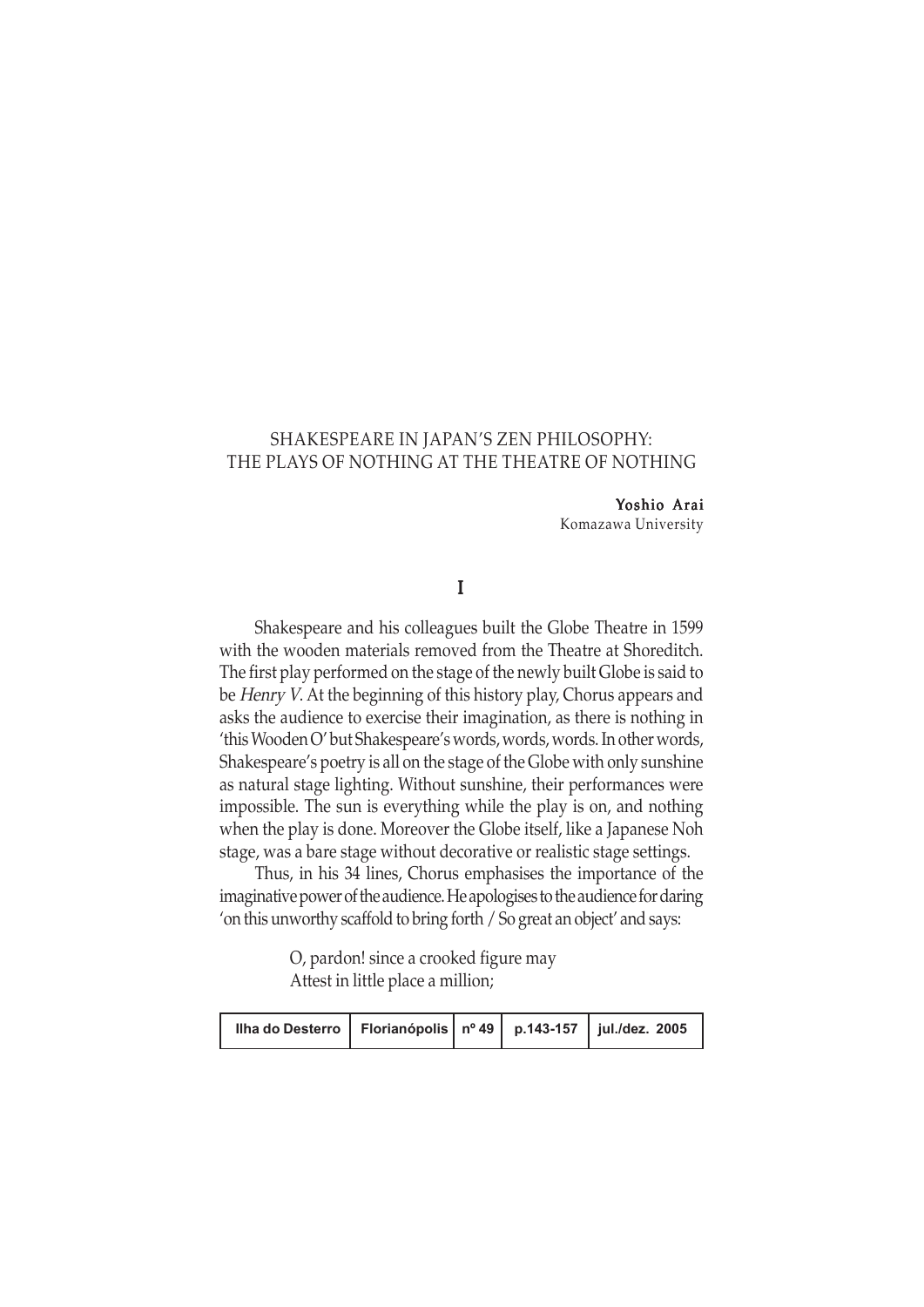And let us, ciphers to this great accompt, On your imaginary forces work. And he goes on saying: For 'tis your thoughts that now must deck our kings, Carry them here and there, jumping o'er times, Turning th' accomplishment of many years Into an hour-glass.

On the stage of the Globe, Shakespeare's words, as spoken by Richard Burbage and his company, the 'imaginary forces' of the audience and a very few stage properties were all that was necessary. Moreover 'O' in "this wooden O" or "a crooked figure" means zero as well as "the spherical globe." Therefore Shakespeare's Globe may be called the Theatre of Nothing. And 'nothing' is the key word of Zen.

What about Shakespeare's plays? Can we call his dramatic works 'the plays of Nothing'? The answer is affirmative. The plays of Shakespeare are the things wherein we'll catch the spirit of Zen. Think about King Lear. The cause of Lear's tragedy was his failure to understand what his dearest daughter Cordelia said. His anger came from his foolish misunderstanding of Cordelia's one-word answer, "Nothing." Lear, infuriated by Cordelia's terse answer, said: "Nothing will come of nothing." But through his terrible experiences on the moor in the raging storm with nothing to wear and nobody except Kent, Edgar and Fool to help him, Lear realises at last the true meaning of "Nothing." Nothing is everything and everything is nothing. Life is everything and life is nothing. This is the essence of Zen. When Cordelia dies, Lear says:

She's gone for ever.

I know when one is dead and when one lives; She's dead as earth. King Lear ( 5. 3. 259-261) And my poor fool is hang'd! No, no, no life! Why should a dog, a horse, a rat have life, And thou no breath at all? Thou'lt come no more, Never, never, never, never, never. ibid (5. 3. 305-308)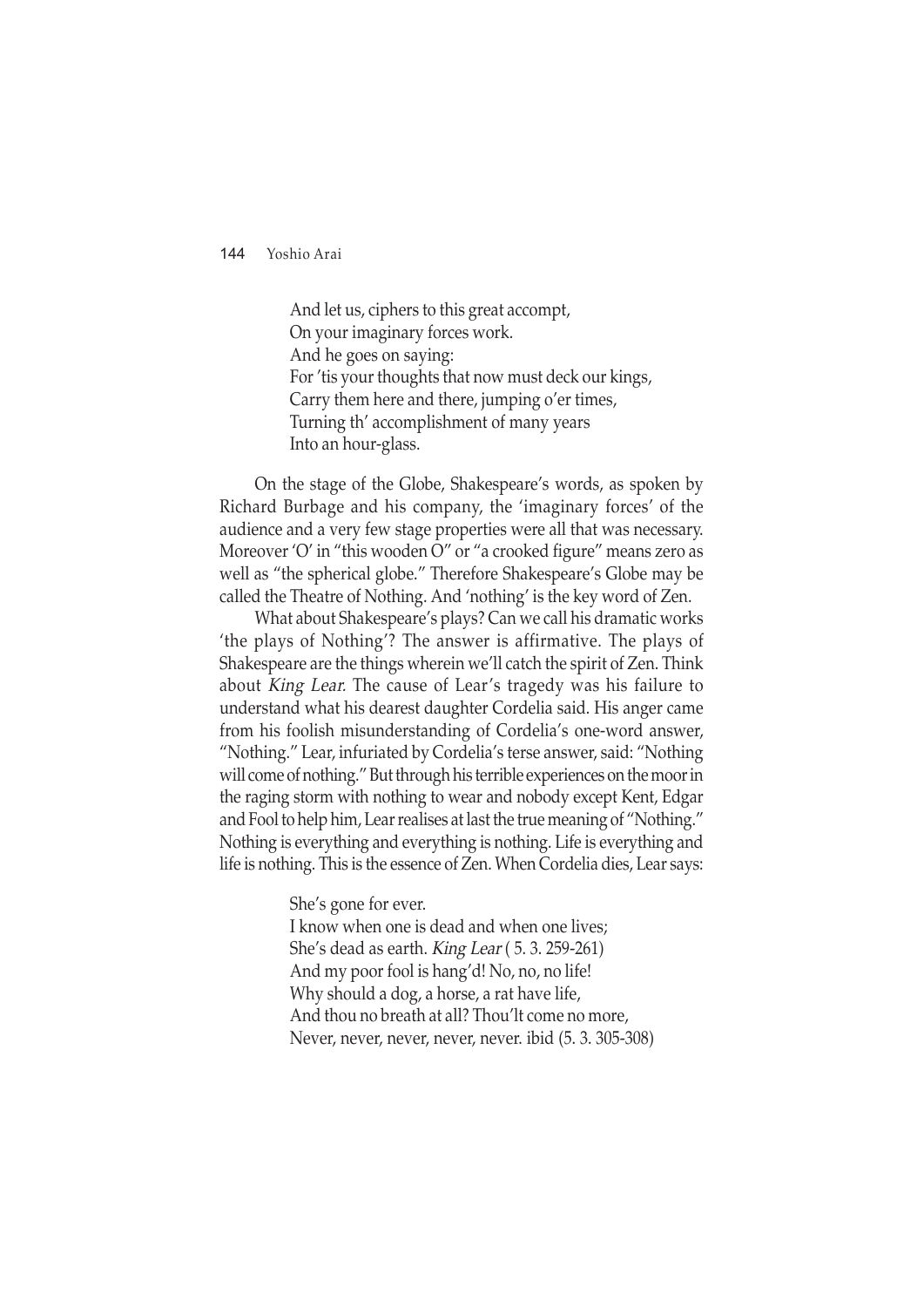Lear reaches enlightenment at the end of the play, that is to say, he realises that Everything comes of Nothing. Life is Everything and Life is Nothing. Lear understands the paradox of life. He understands the spirit of Zen.

Think about Macbeth, his most famous lines called the 'Tomorrow speech.'

To-morrow, and to-morrow, and to-morrow, Creeps in this petty pace from day to day To the last syllable of recorded time. And all our yesterdays have lighted fools The way to dusty death. Out, out, brief candle! Life's but a walking shadow, a poor player, That struts and frets his hour upon the stage, And then is heard no more; it is a tale Told by an idiot, full of sound and fury, Signifying nothing.

Life signifies nothing. That is enlightenment Macbeth attains. This is Shakespeare's philosophy of life. And that is Zen. Life is nothing and life is everything. That is Zen. According to the Zen and Haiku specialist Reginald Horace Blyth (1898-1964), Zen is poetry and poetry is Zen. The "Tomorrow Speech" is Shakespeare's best poetry, in other words, his best Zen lines.

In Jaques' speech in As You Like It, Act II, Scene vii, Shakespeare humorously depicts the seven ages of human beings, beginning with an infant and ending in "second childishness and mere Oblivion; / Sans teeth, sans eyes, sans taste, sans everything." Life is nothing and life is everything. These lines and the lines quoted above from Macbeth express the essence of Zen.

# I I

What is ZEN? I don't know. Kenneth Clarke, at the beginning of his well-known book Civilisation, asks himself what civilization is and his answer is that he doesn't know but that he can see it when he stands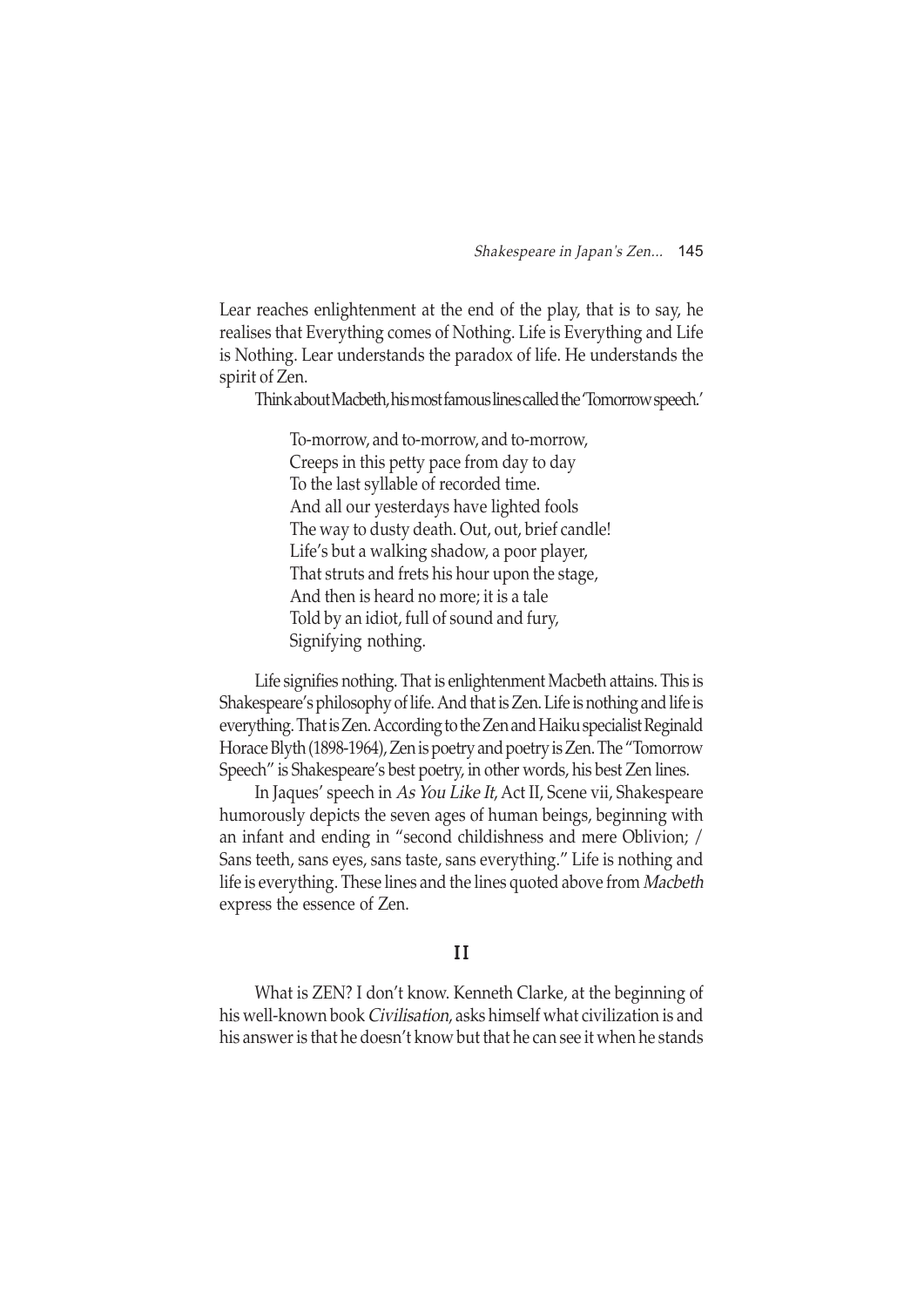on the Pont des Arts in Paris, looking at the Cathedral of Notre Dame. Like Kenneth Clark, I can see something like Zen whenever I visit Ryoanji Temple in Kyoto to see the Stone Garden, or look at the Mirokubosatsu statue at Koryuji Temple in Kyoto. Furthermore, every time I read Shakespeare, I can find something like Zen in his plays. R.H. Blyth, in the preface of his first Zen book, Zen in English Literature and Oriental Classics (1942), wrote about Zen as follows:

> Zen is the most precious possession of Asia. With its beginnings in India, development in China, and final practical application in Japan, it is today the strongest power in the world. It is a world-power, for in so far as men live at all, they live by Zen. Wherever there is a poetical action, a religious aspiration, a heroic thought, a union of the Nature within a man and the Nature without, there is Zen.

According to the definition of R.H. Blyth, "Zen is poetry and poetry is Zen." He says in the preface of A Survey of English Literature, "Poetry, whether in verse or prose, in thoughts or deeds, is the only thing that makes life worth living." Shakespeare's works are poetry and the poetry of Shakespeare is Zen. Therefore Zen is Shakespeare and Shakespeare is Zen for Blyth. In Chapter XXIII, "Shakespeare," R. H. Blyth wrote:

> Of course, Zen is not enough to make Shakespeare. We require also extreme sensibility, and power to express it, but the absence of self, of prejudice, of moral judgements, is the prime essential. Here again it is worth noting that this state of Zen, this God-like condition of mind does not imply absence of attraction and repulsion either in Shakespeare or the reader. It only implies lack of condemnation, lack of the apportioning of praise and blame. Good is good and bad is bad, but both are necessary; the acceptance of this is the secret of Zen, the secret of Shakespeare. If this acceptance is with the mind only, if it is half-hearted and with reservations, formal religion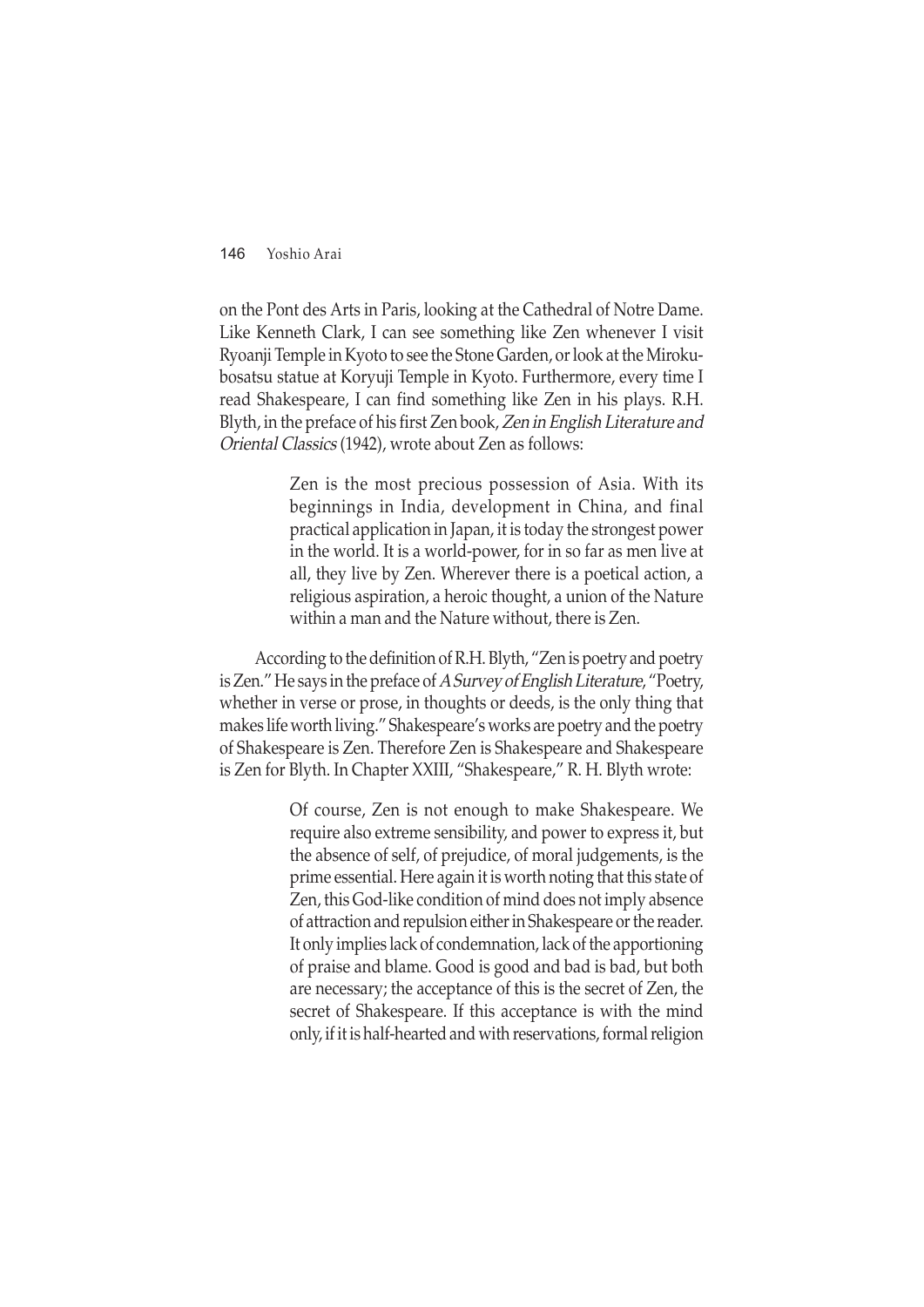becomes necessary to fill up the meaningless blanks that our cowardice has made. We need a God to interfere, to rectify the balance, we need a future life to complete the defects of this one. But while we look at Hamlet or Othello, while we are Hamlet or Othello, God and immorality are useless encumbrances, not even necessary as stage effects. If therefore we are asked for the Zen of Shakespeare we can only point to the plays and say, "There it is!"…We find all through his plays, references explicit and implicit to the acceptation of life, the freedom of selfishness, the equality of all things and all men and all occasions, the hereness and nowness of Heaven and Hell.

Acceptance of everything on the globe is the essence of Zen. Acceptance of "Fair and Foul," "Good and Bad," "Virtue and Vice," "Seven cardinal virtues and seven deadly sins" is the spirit of Zen. Like Zen, Shakespeare accepts everything in this world. So we can perhaps say that Shakespeare's way of life is the way of Zen.

### III

Now, with what R. H. Blyth said about Zen in mind, I'd like to examine Shakespeare's two greatest characters, comic and tragic, Falstaff and Hamlet and try to find the spirit of Zen in these characters. First, let's think about Falstaff.

Shakespeare created his first small Falstaff in his first history play Henry VI, Part One. Sir John Fastolfe is a liar and coward. He was banished from the court. The second middle-sized Falstaff is Sir Toby Belch in Twelfth Night. He is a reveling drunkard, enemy of good deeds. Finally Shakespeare invented the greatest vice of all in the world drama, Sir John Falstaff, in a series of three history plays and a farcical comedy, The Merry Wives of Windsor. Falstaff says in his famous 'honour speech'(Henry IV, Part 1, 5.1.135-7):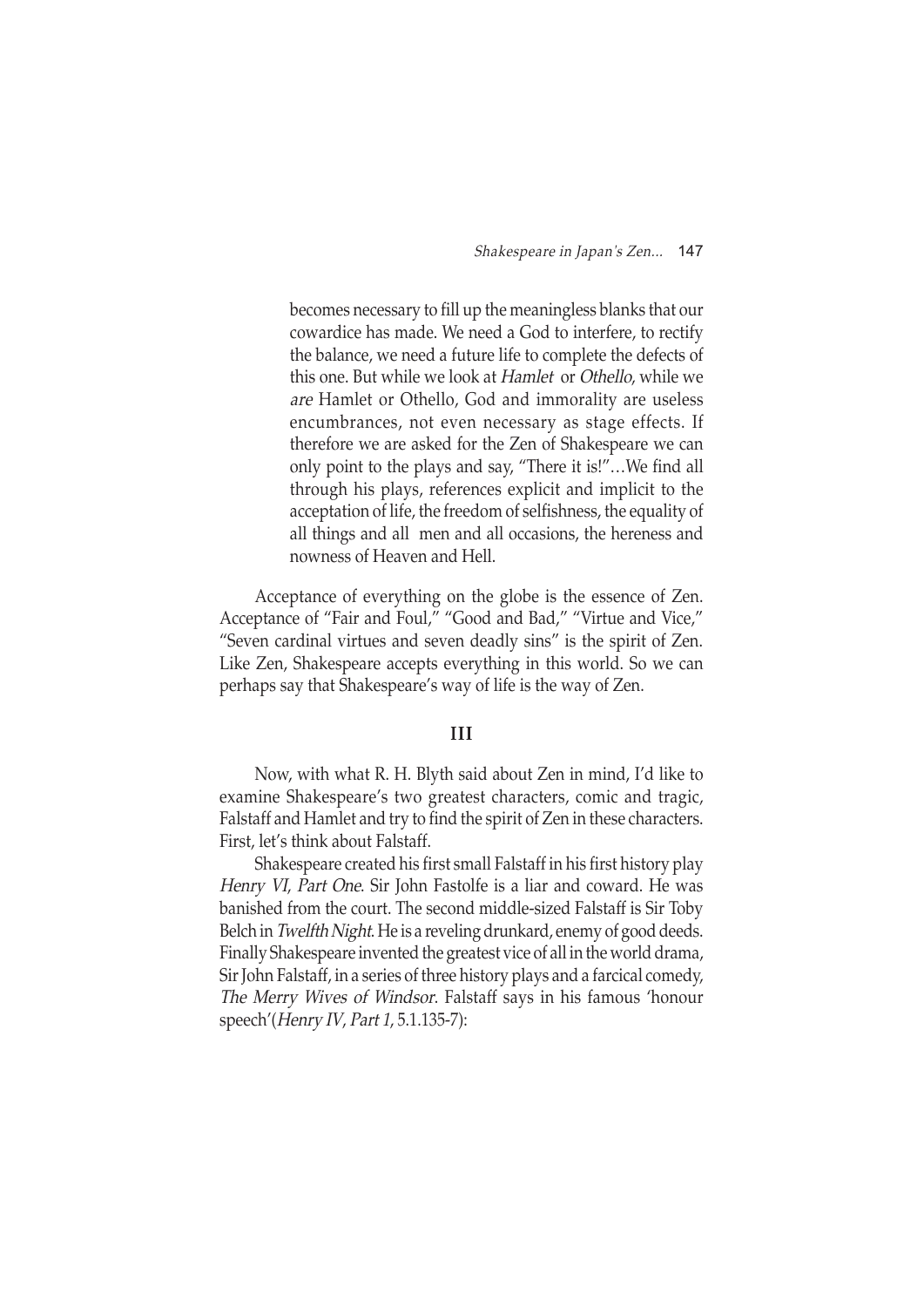What is honour? A word. What is in that word? Honour. What is that honour? Air.

Honour is nothing. This is Zen. Falstaff describes himself as follows in Henry IV, Part 2:

> I am not only witty myself, but the cause that wit is in other men. (1.2.10-12)

This sort of detachment is the spirit of Zen. Moreover in his boastful speech in 2.4.455-463, there is something like Zen:

> If sack and sugar be a fault, God help the wicked! If to be old and merry be a sin, then many an old host that I know is damn'd; if to be fat be to be fated, then Pharaoh's lean kine are to be loved. No, my good lord: banish Peto, banish Bardolph, Banish Poins; but, for sweet Jack Falstaff, kind Jack falstaff, true Jack Falstaff, valiant Jack Falstaff—and therefore more valiant, being, as he is, old Jack Falstaff banish not him thy Harry's company, banish not him thy Harry's company. Banish plump Jack, and banish all the world.

 Sir John Falstaff has become the globe itself. He is "spherical, like a globe" (*The Comedy of Errors*, 3.2.113-4). Falstaff engulfs every thing, vice and virtue, all desires, even the world. He is Nature itself. But he is nothing. This is Zen. Think about his genuine friendship for Prince Hal. When Hal becomes Henry V and discards his old friend, Falstaff still trusts in the king and says, "I will be as good as my word. This that you heard was but a colour. …I shall be sent for soon at night" (Henry IV, Part 2, 5.4.86-91). Falstaff never complains of anything. He accepts everything as it is. This is Zen. Again think about his death depicted indirectly, but beautifully by Hostess in Act II, Scene 3 of Henry V. Falstaff has come back to his simple and pure "second childhood." He returns to Nature. He was everything in his life, but he has become nothing at his deathbed. This is Zen. Hostess says: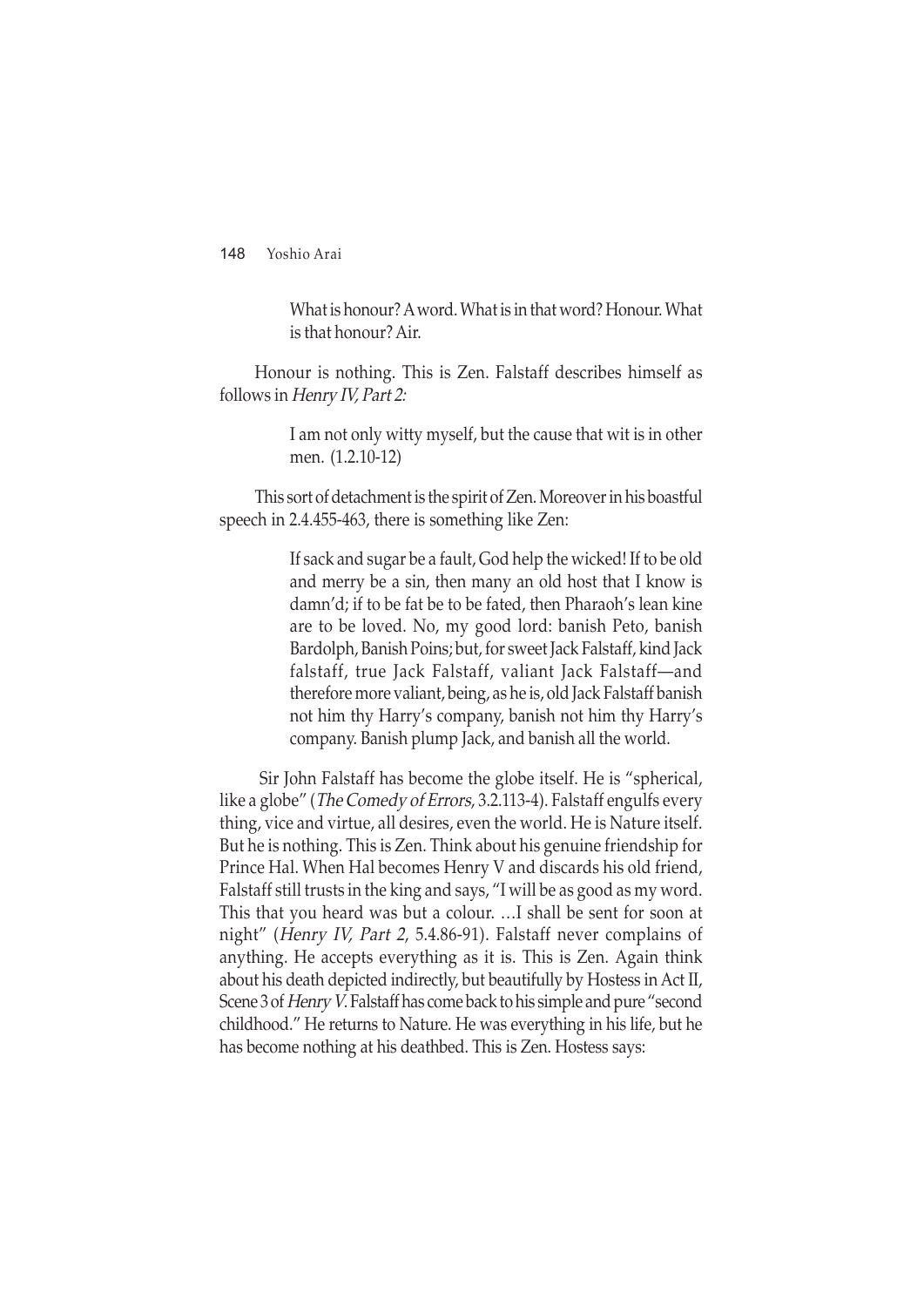'a parted ev'n just between twelve and one, ev'n at the turning o' th' tide; for after I saw him fumble with the sheets, and play with flowers, and upon his fingers' end, I knew there was but one way; for his nose was as sharp as a pen, and 'a babbl'd of green fields. 'How now, Sir John! quoth I 'What, man, be o' good cheer.' So 'a cried out 'God, God, God!' three or four times. Now I, to comfort him, bid him 'a should not think of God; I hop'd there was no need to trouble himself with any such thoughts yet. So 'a bade me lay more clothes on his feet; I put my hand into the bed and felt them and they were as cold as any stone; then I felt to his knees, so upward, and all was as cold as any stone.

This is the death of Falstaff. He accepts everything, all things in this world. 'He made a finer end,' according to Hostess. Falstaff is always true to himself. That is the spirit of Zen. He appreciates every moment of his life. "Carpe diem" is his belief and his way of life. This is the true spirit of Zen. All is well everyday. That is Zen.

Next, let's think about our greatest tragic hero, Hamlet. Suddenly, within two months in the midst of his  $30<sup>th</sup>$  year of life, he has to face his dear father's death and his mother's remarriage to his detested uncle, Claudius. In his first soliloquy, Hamlet contemplates his suicide.

> O , that this too too solid flesh would melt, Thaw, and resolve itself into a dew! Or that the Everlasting had not fix'd His canon against self-slaughter!—(1.2.129-132)

He fears death. He cannot accept life as it is. "Frailty, thy name is women!" He cannot accept his mother's remarriage and Ophelia's sincere love for him. But in the course of his tragic life, he learns many things through his experiences. Finally he reaches enlightenment after killing Polonius and facing the death of Ophelia. At last he has become a man who can accept everything, including death.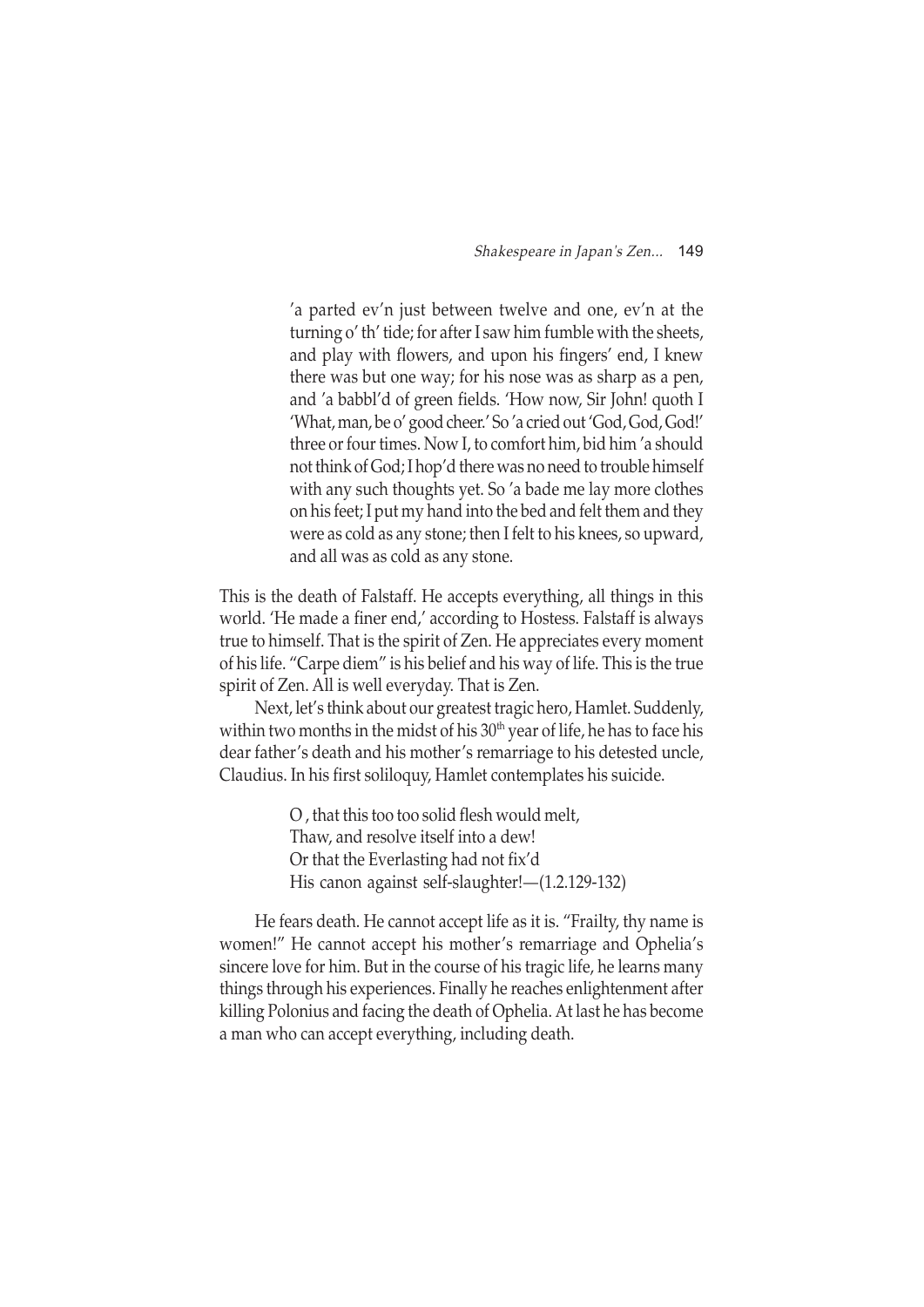Alexander died, Alexander was buried, Alexander returneth to dust; the dust is Earth; of earth we make loam; and why of that loam whereto he was converted might they not stop a beer-barrel?

> Imperious Caesar, dead and turn'd to clay, Might stop a hole to keep the wind away. O, that that earth which kept the world in awe Should patch a wall t' expel the winter's flaw!—(5.1. 203-210) There's a divinity that shapes our ends Rough-hew them how we will.—(5.2.10-11) And a man's life's no more than to say 'one'.—(5.2.74) We defy augury: there is a special providence in the fall of a sparrow. If it be now, 'tis not to come; if it be not to come, it will be now; if it be not now, yet it will come—the readiness is all. Since no man owes of aught he leaves, what is't to leave betimes? Let be.—(5.2.211-216)

 This is the spirit of Zen. Zen absorbs all. All is nothing. Nothing is all. Falstaff accepts all. Hamlet accepts all. Through these two gigantic Shakespearean characters, comic and tragic, Shakespeare expresses the essence of Zen.

## I V

In Shakespeare's early comedies, for example, in The Comedy of Errors, all characters doubt nothing. They accept everything as it is. Without their acceptance of all that happens, the comedy of "errors" would never work. Therefore all mistakes are not mistakes and all ends well.

In his mature comedies, for instance, in Twelfth Night, Viola is a typical example of a Zen character. After experiencing life and death in the stormy sea, she safely lands at Illyria and serves love sick Duke Orsino. She disguises herself as a man and loves Orsino. She never changes her mind.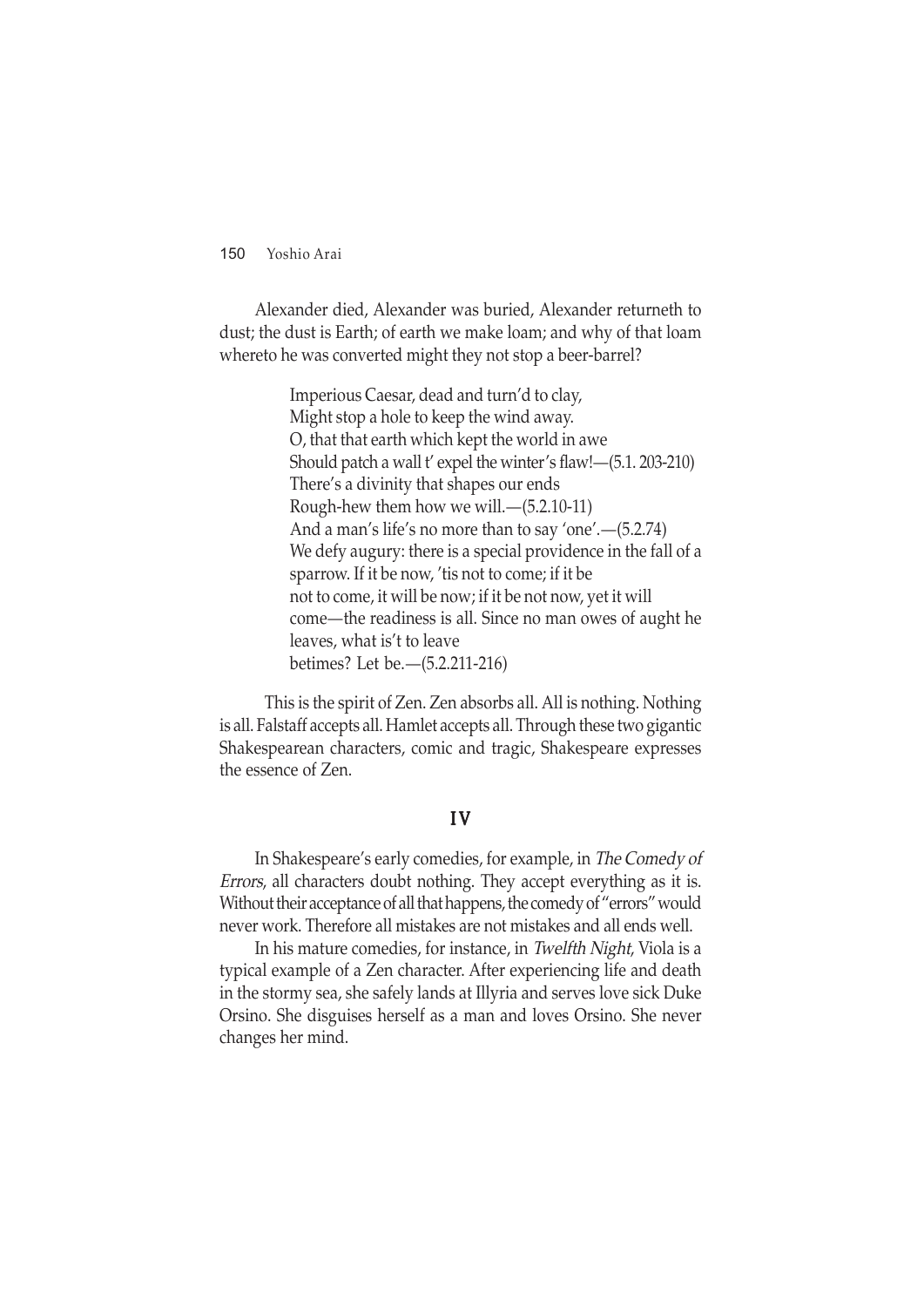I have one heart, one bosom, and one truth.—(3.1.155) And I, most jocund, apt, and willingly, To do you rest, a thousand deaths would die.—(5.1.126-127) After him I love More than I love these eyes, more than my life, More, by all mores, than e'er I shall love wife, If I do feign, you witness above Punish my life for tainting of my love.—(5.1.127-132)

Viola loves Orsino with "one heart, one bosom, and one truth." She accepts things as they are. She is a good example of the woman who reaches enlightenment. She embodies the spirit of Zen.

In his last plays, especially in The Winter's Tale, Shakespeare depicts the essence of Zen through the character of Leontes. The king of Sicilia is suddenly mad with jealousy and doubts everything.

Is whispering nothing?

 Is leaning cheek to cheek? Is meeting noses? Kissing with inside lip? Stopping the career Of laughter with a sigh?—a note infallible Of breaking honesty. Horsing foot on foot? Skulking in corners? Wishing clocks more swift; Hours, minutes; noon, midnight? And all eyes Blind with the pin and web but theirs, theirs only, That would unseen be wicked—is this nothing? Why, then the world and all that's in't is nothing The covering sky is nothing; Bohemia nothing; My wife is nothing; nor nothing have these nothings, If this be nothing.—(1.2. 284-296)

Leontes is possessed by a monstrous delusion. He thinks everything is nothing, his country is nothing, his wife is nothing. When he comes to his senses, he realizes that after the passage of 16 years, nothing is everything. Time tries all. Time heals everything. Time is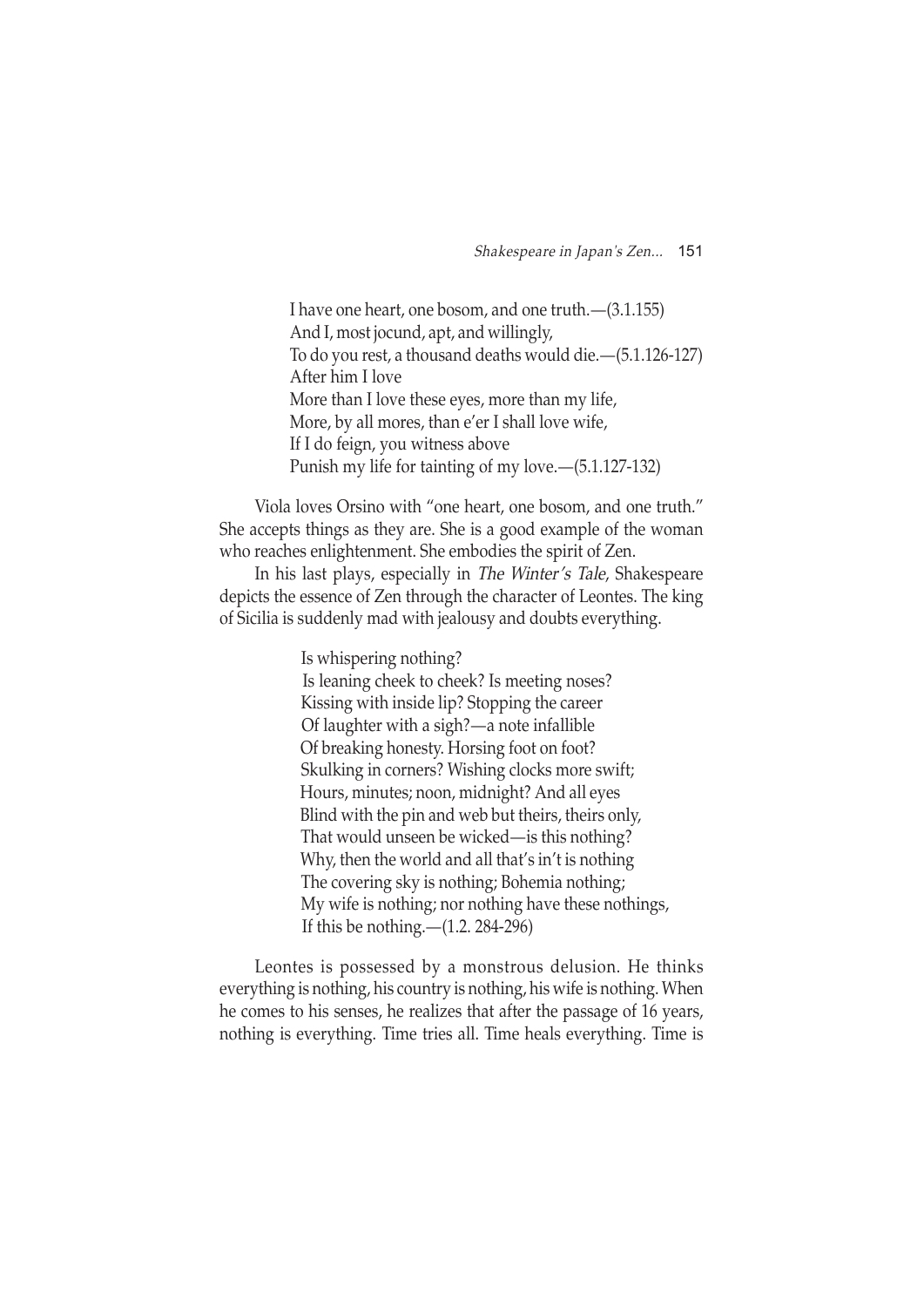nothing and time is everything. This is true and that is Zen. Like King Lear, patience is all for Leontes, and patience is time and time is patience. This is true and it is Zen.

In Henry VIII, Wolsey realises at the end of his life that everything is nothing, and nothing is everything. He says:

> I know myself now, and I feel within me A peace above all earthly dignities, A still and quiet conscience. (3.2.378-340)

Wolsey reached "Peace of Mind." He reached enlightenment. The final goal of Zen is Peace of Mind, in other words, Enlightenment.

The spirit of Zen is beautifully expressed in the song in Cymbeline. The following is, as it were, a Zen Song.

> Fear no more the heat o' th' sun, Nor the furious winter's rages; Thou thy worldly task hast done, Home art gone, and ta'en thy wages. Golden lads and girls all must, As chimney-sweepers, come to dust.

Fear no more the frown o' the' great; Thou art past the tyrant's stroke. Care no more to clothe and eat; To thee the reed is as the oak. The scepter, learning, physic, must All follow this and come to dust.

Fear no more the lightning flash, Nor th' all-dreaded thunder-stone; Fear not slander, sunsure rash; Thou hast finish'd joy and moan. All lovers young, all lovers must Consign to thee and come to dust.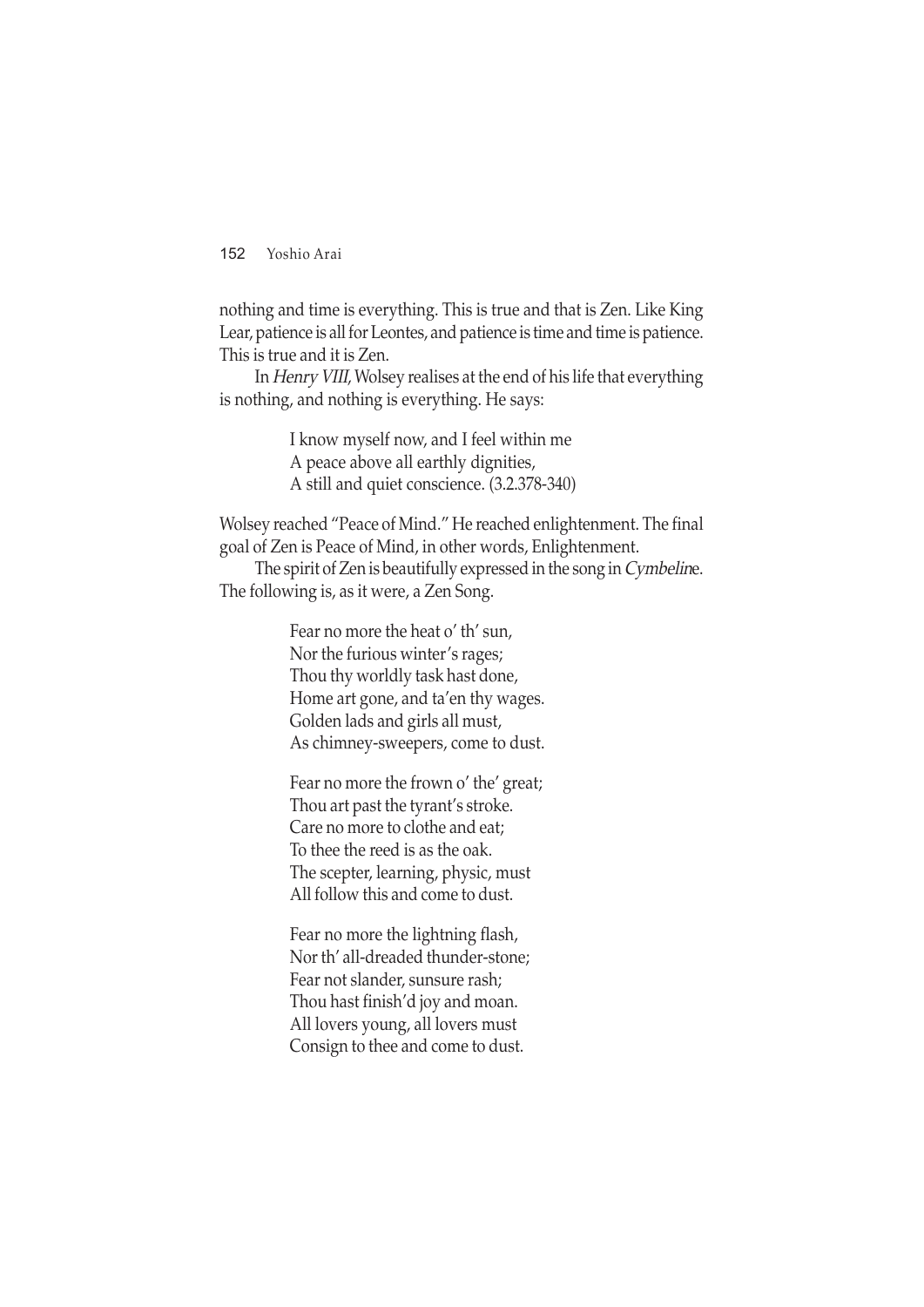No exorciser harm thee! Nor no witchcraft charm thee! Nothing ill come near thee! Quiet consummation have, And renowned be thy grave! (4.2.258-281)

"Quiet Consummation" is the goal of Zen. All the tragic characters reach this state of mind, "quiet consummation" at the end of Shakespeare's tragedies. All the characters in Shakespeare's comedies reach understanding, cooperation, concession and harmony.

They are just on the way of "quiet consummation" or "enlightenment." All in all, Shakespeare's plays have the essence of Zen. Perhaps Shakespeare himself reached "quiet consummation" on his deathbed like his characters in his plays.

## Conclusion

Is Zen in Shakespeare? Yes, it is. Here it is! "Fair is foul and foul is fair." This is the beginning of Macbeth. This is a paradox. Fair and foul are nothing, and nothing is everything. This is true, and this is Zen. 'Fair, kind, and true' is all my argument. That is what Shakespeare said in his Sonnet No. 105. Fair is true and true is fair. True is everything and true is nothing. It is true and this is Zen. Kind is true and Love is true. Kind and Love are everything and everything is nothing. It is true. This is Shakespeare's faith. And it is Zen. Love is hatred and hatred is love. That is a paradox. Love and hatred are everything, and they are nothing. This is true and this is Zen. "To thine own self be true"—(Hamlet, 1.3.78).

That is what Shakespeare said. To fair be true. To kind be true. To love be true. This is Zen. You cannot be true to yourself after death. Be true to yourself while being here on earth. This is the essence of Zen. *Carpe diem.* "Take the present time" $-(As You Like It, 5.3.28)$ . This is the true spirit of Zen. "All's well that ends well". "All's well that begins well". "All's well everyday". This is Zen. In Zen, this is supremely important. "All the world's a stage, and all the men and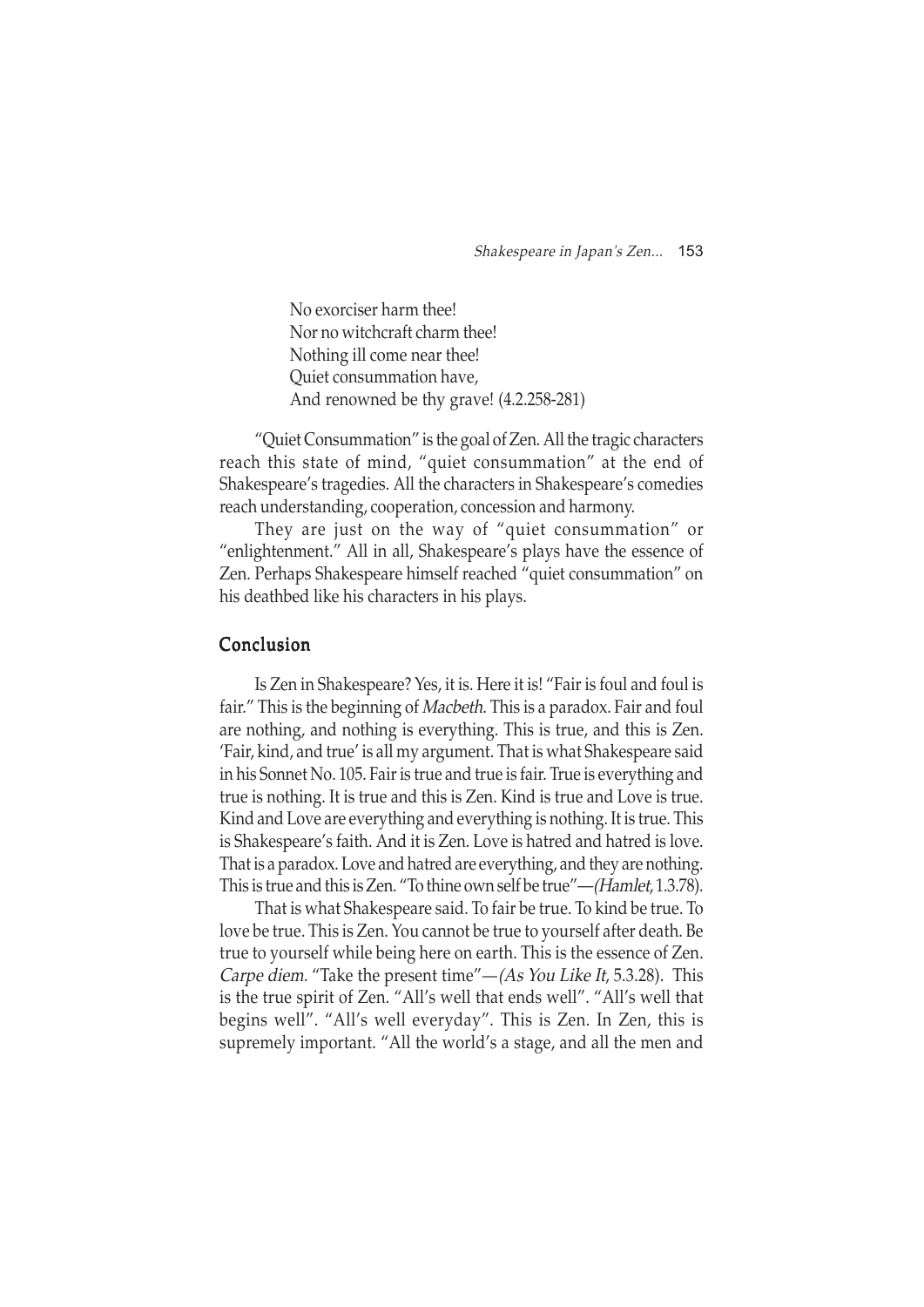women are merely players. (As You Like It, 2.7.139-140). That is what Shakespeare said.

Men and women become nothing when they die. Players become nothing when the play is done. "All the world is a stage". That is what Shakespeare said. The world is a stage and a stage is the world. The Globe is the world and the world is the Globe. That is true. The Globe will be nothing when the play is done. That is also true. This is Shakespeare. This is Shakespeare's Globe. This is Shakespeare's plays. And that is Shakespeare's ZEN.

Shakespeare expresses the essence of Zen in his last play, The Tempest. Prospero, as his creator Shakespeare, says:

> Our revels now are ended. These our actors, As I foretold you, were all spirits, and Are melted into air, into thin air; And like the baseless fabric of this vision, The cloud-capp'd towers, the gorgeous palaces, The solemn temples, the great globe itself, Yea, all which it inherits shall dissolve, And, like this insubstantial pageant faded, Leave not a rack behind. We are such stuff As dreams are made on; and our little life Is rounded with a sleep.—(5.1.148-158)

Shakespeare erased everything. He erased the great Globe itself. All the players disappear. Nothing remains except his eternal poetry.

The greatest philosopher of Zen Buddhism, Daisetz Suzuki (1870-1966) said that the only truth in the world is Nothingness, and that Zen is that truth. His Zen Buddhism message is: "To do Good is my religion. The World is my home." According to R. H. Blyth, one of the spiritual disciples of Daisetz Suzuki, Poetry is Zen and Zen is Poetry. That is all. Blyth said that the world's two greatest Zen poets are Shakespeare in the West and the Haiku poet Basho (1644-1694) in the East. But I think Shakespeare is greater than Basho,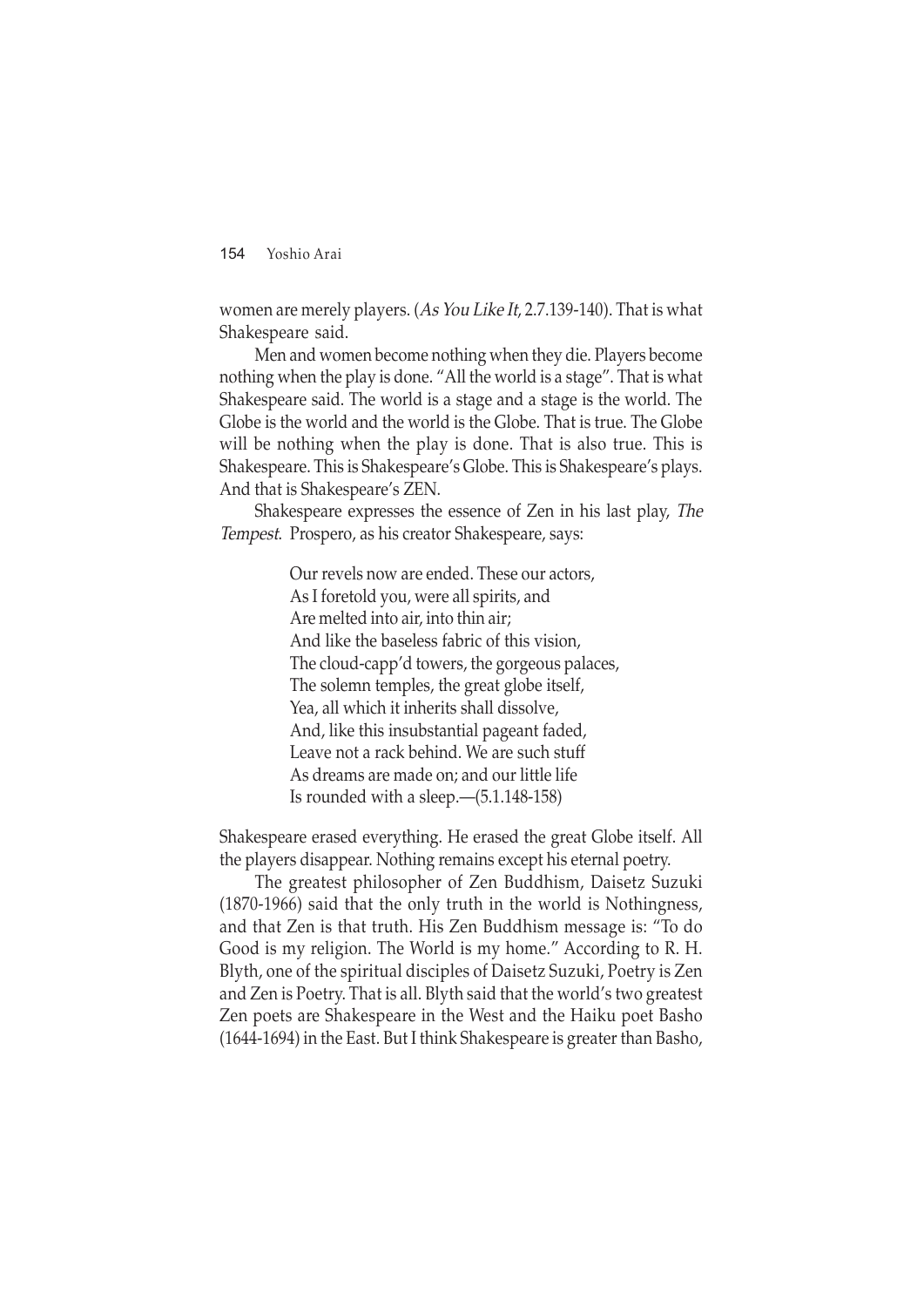because his works engulf everything, human beings, races, religions, -isms, ideas, even the globe itself. He absorbs everything in the world so that there is nothing left. His poetry will exist as long as the English language exists. His poetry will go on "to the last syllable of recorded time."

Finally, I would like to quote Blyth Zen once more. R. H. Blyth said: "Zen is the essence of Christianity, of Buddhism, of culture, of all that is good in the daily life of ordinary people".—(What is Zen? Preface). So is Shakespeare!

Again, Nothing is Zen and Zen is Nothing. So everything about my paper on "Zen in Shakespeare" will be NOTHING when my writing is done at this moment. Because Zen is living. Zen is now and now is Zen. This is the true spirit of ZEN. Carpe diem. Zen is life and life is Zen. Without your life, there is no Zen.

## Postscript Postscript

The first draft was completed on 30 March 2004. The revised and polished version was presented to the seminar on "Foreign Shakespeare" chaired by Professor José Roberto O'Shea, at the Thirtyfirst International Shakespeare Conference in Stratford-upon Avon on 28th July, 2005.

#### References

#### I. The Works of Shakespeare

- 1. Clark, W.G., W. A. Wright and J. Glover, eds. The Works of William Shakespeare (The Globe Shakespeare). London: Macmillan, 1864.
- 2. Alexander, Peter, ed. The Complete Works of Shakespeare (The Alexander Text). London and Glasgow: Collins, 1951.
- 3. Evans, G. Blakemore, gen. ed. The Riverside Shakespeare. Boston: Houghton Mifflin, 1974; 2nd ed. 1997.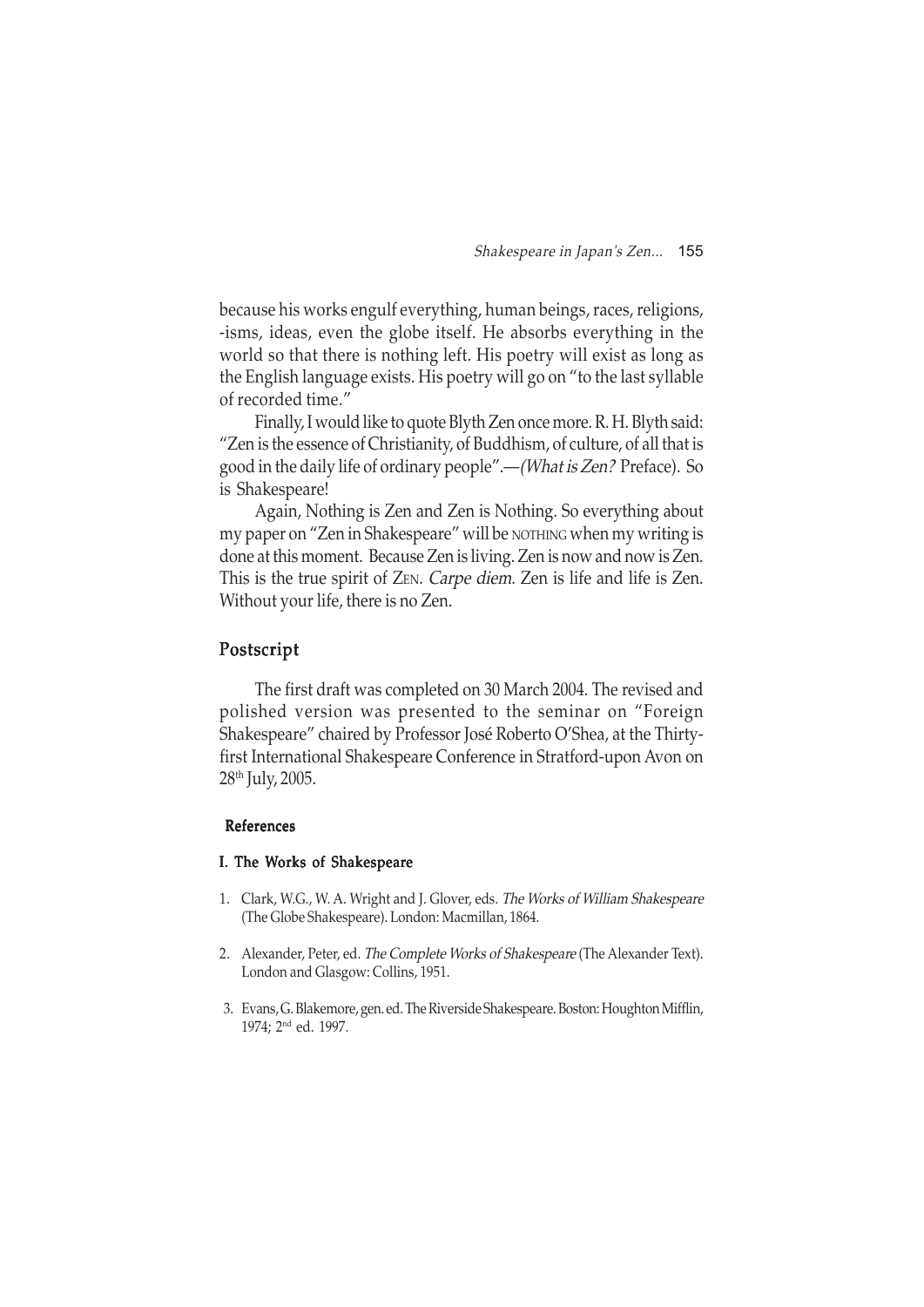4. Wells, Stanley and Gary Taylor, gen. eds. William Shakespeare: The Complete Works (The Oxford Shakespeare). Oxford U.P., 1986.

## II. ZEN Books

1. Daisetz Teitaro Suzuki(1870-1966)

Essays in Zen Buddhism, 1st Series. London: Luzac, 1927.

Essays in Zen Buddhism, 2nd Series. London: Luzac, 1933.

Essays in Zen Buddhism, 3rd Series. London: Luzac, 1934.

The Training of the Zen Buddhist Monk. Kyoto: The Eastern Buddhist Society, 1934.

An Introduction to Zen Buddhism. Kyoto: The Eastern Buddhist Society.

Manual of Zen Buddhism. Kyoto: The Eastern Buddhist Society.

Zen Buddhism and its Influence on Japanese Culture. Kyoto: The Eastern Buddhist Society, 1938.

The Zen Doctrine of No-mind. Maine: Samuel Weiser, 1972.

Living by Zen. Maine: Samuel Weiser, 1972.

2. Reginald Horace Blyth(1898-1964)

Zen in English Literature and Oriental Classics. Tokyo:The Hokuseido Press, 1942.

HAIKU, Vols. I-IV. Tokyo:The Hokuseido Press, 1949-1952.

SENRYU: Japanese Satirical Verses. Tokyo:The Hokuseido Press, 1949.

Oriental Humour. Tokyo:The Hokuseido Press, 1959.

Zen and Zen Classics, Vols. I-V. Tokyo:Hokuseido Press, 1960-1966.

Japanese Humour. Tokyo:Japan Travel Bureau, 1961.